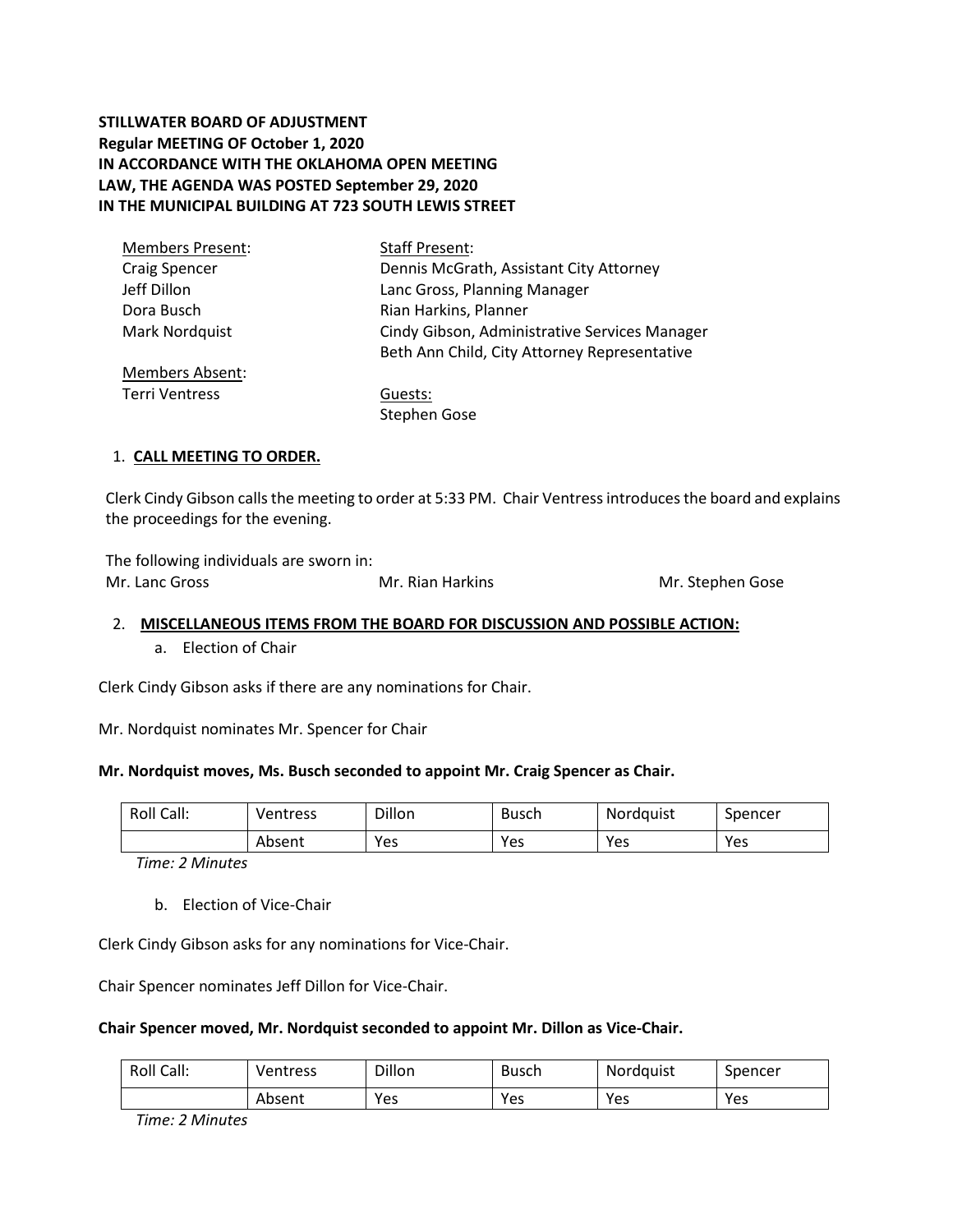## 3. **BUSINESS ITEMS FOR DISCUSSION AND POSSIBLE ACTION ON**:

a. KMR Development, LLC, **VARIANCE (VAR20-17),** requesting review and granting of a variance to Chapter 23, Section 23-137(d)(2)c for encroachment into the rear yard setback at property addressed as 1204 E Swim Avenue.

Rian Harkins, Planner presents staff report. Asks for any questions for staff; none respond.

Chair Spencer opens public meeting. Chair Spencer asks if there is anyone wishing to speak in favor of this item.

Mr. Gose, 113 E 8<sup>th</sup> Ave, Stillwater, OK, comes to speak on the following:

- Representing the applicant.
- References justification letter submitted with application provided to Board explaining the four criteria required.
- Explains during construction the house was shifted back 1.1 feet encroaching on the rear setback.
- Spoken to all utilities in easement and none had issues.
- Here to answer any questions for the board.

Chair Spencer asks to verify that the reason for the variance being needed was a missed layout during the foundation forming.

Mr. Gose verifies that the subcontractor forming the foundation measured from the curb line instead of the property pins causing the discrepancy and states that the builder has ensured that all the other lots after this have been pinned and is trying to stay on top of the subcontractors to prevent this from happening again.

Mr. Nordquist asks if this has happened with other properties in this area with this particular builder.

Mr. Gose responds that one or two other variances have been requested by this builder.

Mr. Nordquist asks if those instances were similar situations to this layout.

Mr. Gose responds that the first few houses were not staked and when the issue became apparent they have been working with the builder to make sure the corners of the houses are staked. The houses are optimized to fit within the building setbacks not leaving a lot of wiggle room.

Chair Spencer asks if there are any more questions for the applicant; none respond.

Chair Spencer asks if there is anyone else wishing to speak in favor of the item; none respond.

Chair Spencer asks if there is anyone wishing to speak in opposition of the item; none respond.

Chair Spencer closes the public hearing.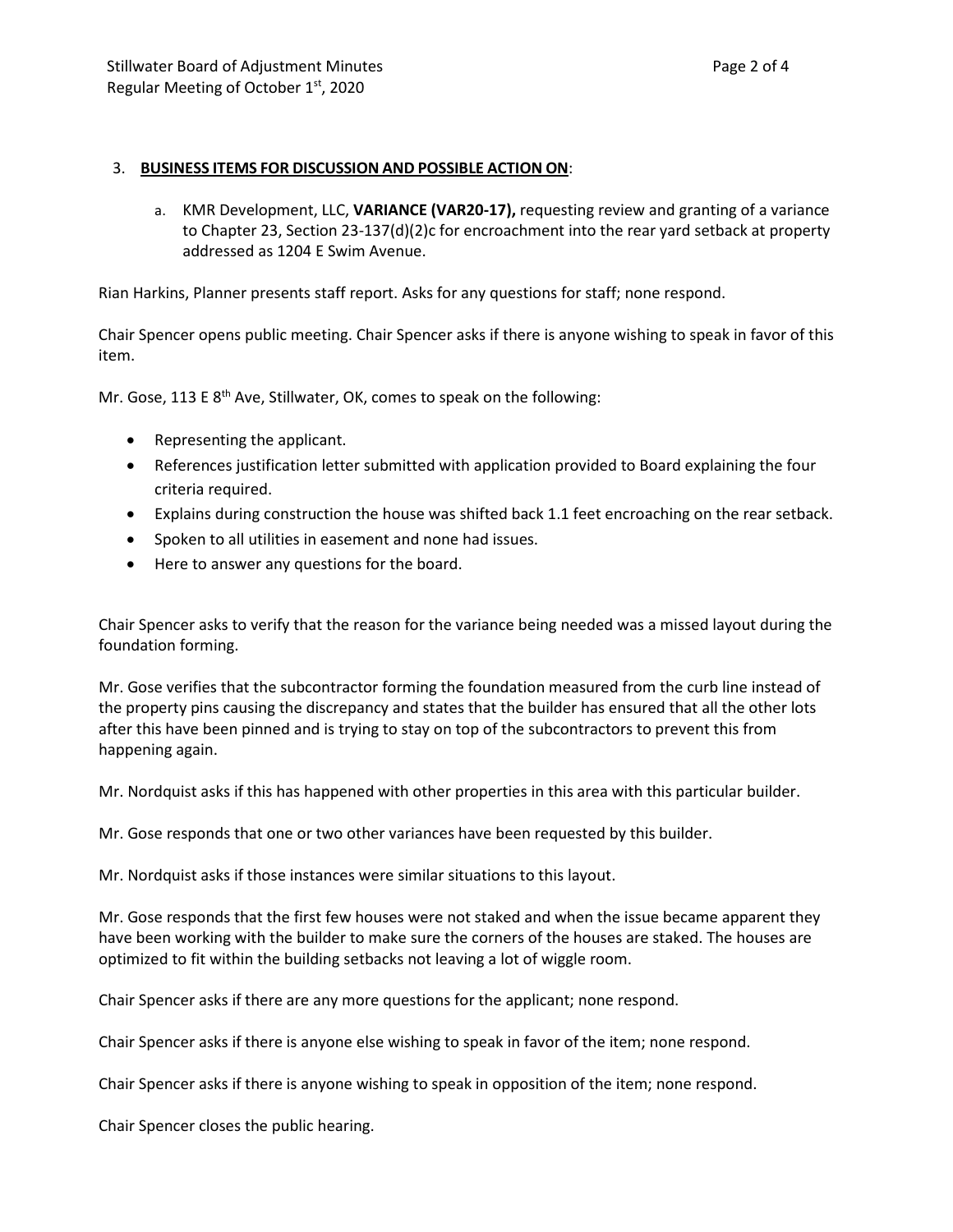Mr. Harkins presents staff alternatives to the Board. Asks if there are any questions for staff; none respond.

Chair Spencer thanks staff and opens Board discussion.

Chair Spencer states that there have been several variance in this area, although not quite like this one. It is peculiar since it is already under construction or completely built. Asks for thoughts from other Board members.

Vice-Chair Dillon states the applicant is trying to maximize the space since the available buildable area is only about forty-six percent of the area they actually paid for. It seems more of an error as opposed to them trying to pull a fast one and build something larger than they should.

Mr. Harkins states typically in instances such as this that it's usually one of two options or combination of both: 1. Distances not getting marked correctly when staking or getting shifted during construction in turn shifting the errors or 2. Contractors just eyeballing locations off of previous houses along the block. It is definitely something the applicant needs to be mindful of on future lots and they have stated that is their intent moving forward.

Chair Spencer states he understands the explanation of the workers measuring off the back of curb causing the error as the curb does not run parallel to the property line. Discusses how this application meets the criteria. Asks if any other Board members have thoughts.

Vice-Chair Dillon states that he feels the application meets all the criteria as presented.

Mr. Nordquist states he also believes all the criteria have been met especially with this property backing up to Lakeview Road. Is concerned that this builder is maybe not as attentive as he should be before people set forms and pour concrete.

Chair Spencer moves to approve variance request based of criteria letter provided by Gose & Associates dated September 2, 2020.

### **Chair Spencer moved, Vice-Chair Dillon seconded to approve the variance request.**

| Roll Call: | Ventress | Dillon | <b>Busch</b> | Nordauist | Spencer |
|------------|----------|--------|--------------|-----------|---------|
|            | Absent   | Yes    | Yes          | Yes       | Yes     |

*Time: 20 Minutes*

## 4. **MEETING SUMMARY FOR DISCUSSION AND POSSIBLE ACTION:**

a. Regular Meeting Summary of August 6, 2020.

Chair Spencer asks if there any changes and/or corrections; none respond.

**Chair Spencer moved, Ms. Busch seconded to approve the regular meeting summary of August 6, 2020 as presented.**